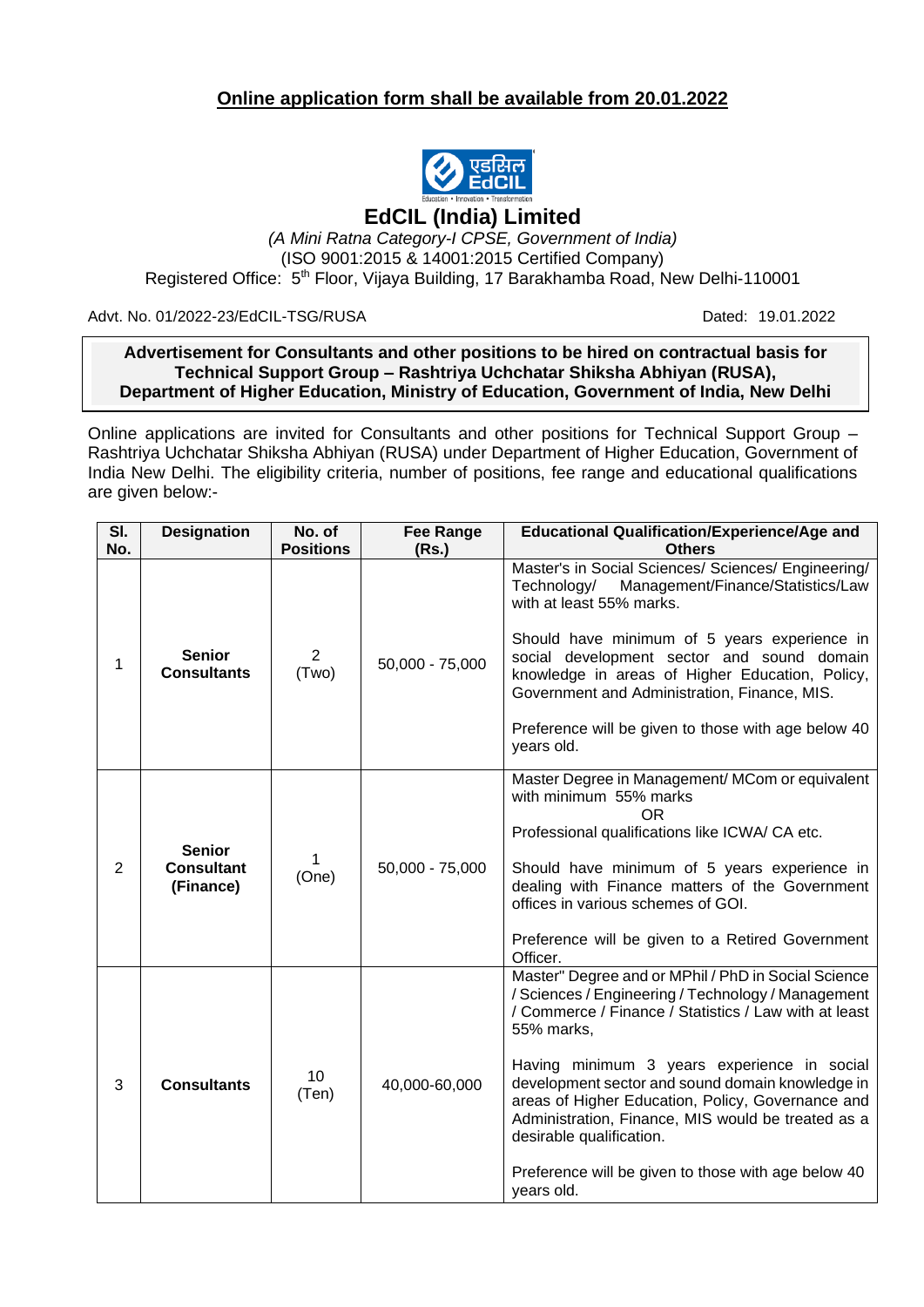| SI.<br>No.     | <b>Designation</b>                | No. of<br><b>Positions</b> | <b>Fee Range</b><br>(Rs.)  | <b>Educational Qualification/Experience/Age and</b><br><b>Others</b>                                                                                                                                                                                                                                                                                                                                                    |
|----------------|-----------------------------------|----------------------------|----------------------------|-------------------------------------------------------------------------------------------------------------------------------------------------------------------------------------------------------------------------------------------------------------------------------------------------------------------------------------------------------------------------------------------------------------------------|
| 4              | <b>IT Manager</b>                 | (One)                      | 40,000-60,000              | Masters in Computer Sciences or equivalent field<br>qualification with at least 55% marks and have at<br>least 5 years experience in the relevant field.<br>Proficient knowledge of MS Office. Networking,<br>Website Management etc. are required                                                                                                                                                                      |
| 5              | <b>IT Executive</b>               | 1<br>(One)                 | 25,000-40,000              | / Advanced<br>Diploma<br>Computer<br>Diploma<br>in<br>Application or equivalent field with at least 55%<br>marks and have at least 3 years experience in the<br>relevant field.<br>Proficiency in use and application of MS Office.<br>Networking, Website Management etc.is required                                                                                                                                   |
| 6              | <b>Office Manager</b>             | (One)                      | 40,000-60,000              | Masters Degree in any discipline from recognized<br>University with at least 55% of marks.<br>Have at least 10 years experience of having worked<br>in administrative positions<br>Having knowledge of Govt. of India Rules and<br>Regulations e.g FR/ SR/ GFR/ MOP etc.<br>Proficiency in use and application of MS Office etc.<br>is required.<br>Should have completed course on computer<br>concepts or equivalent. |
| $\overline{7}$ | <b>Office</b><br><b>Executive</b> | 3<br>(Three)               | Minimum Wages<br>to 35,000 | Graduate Degree in Social Science/ Science /<br>Computer<br>Science/<br>Commerce/<br>Finance/<br>Management and at least 3 years experience of<br>having worked in administrative positions.<br>Age should not exceed 60 years.                                                                                                                                                                                         |
| 8              | <b>Office Boys</b>                | $\overline{2}$<br>(Two)    | Minimum Wages<br>to 25,000 | At least 10 <sup>th</sup> pass with preferably 2 years of working<br>experience.<br>Age should not exceed 60 years.                                                                                                                                                                                                                                                                                                     |
| <b>TOTAL</b>   |                                   | 21<br>(Twenty<br>One)      |                            |                                                                                                                                                                                                                                                                                                                                                                                                                         |

Applicants please note :

- 1. The emoluments paid to all the above shall be inclusive of salary and all other benefits and facilities.
- 2. A retired Government official appointed in any of the above categories shall continue to draw pension and the dearness relief on pension during the period of his engagement in the TSG. His/her engagement shall not be considered as a case of re-employment. The total monthly remuneration and the pension drawn by the consultant shall not be more than the last pay drawn by him calculated at the current rates of Dearness allowance. The retired Government officials so appointed are also paid conveyance allowance at a fixed rate which is not more than what they were drawing at the time of retirement. The total monthly remuneration under the scheme shall be restricted to the monthly ceiling for each post. They will not be eligible for any other facilities such as Residential Telephone, Residential Accommodation, CGHS and Medical Reimbursement etc.
- 3. The maximum age limit for all the above posts will be 65 years (However, age limit is 60 years for serial number 7 & 8 above)